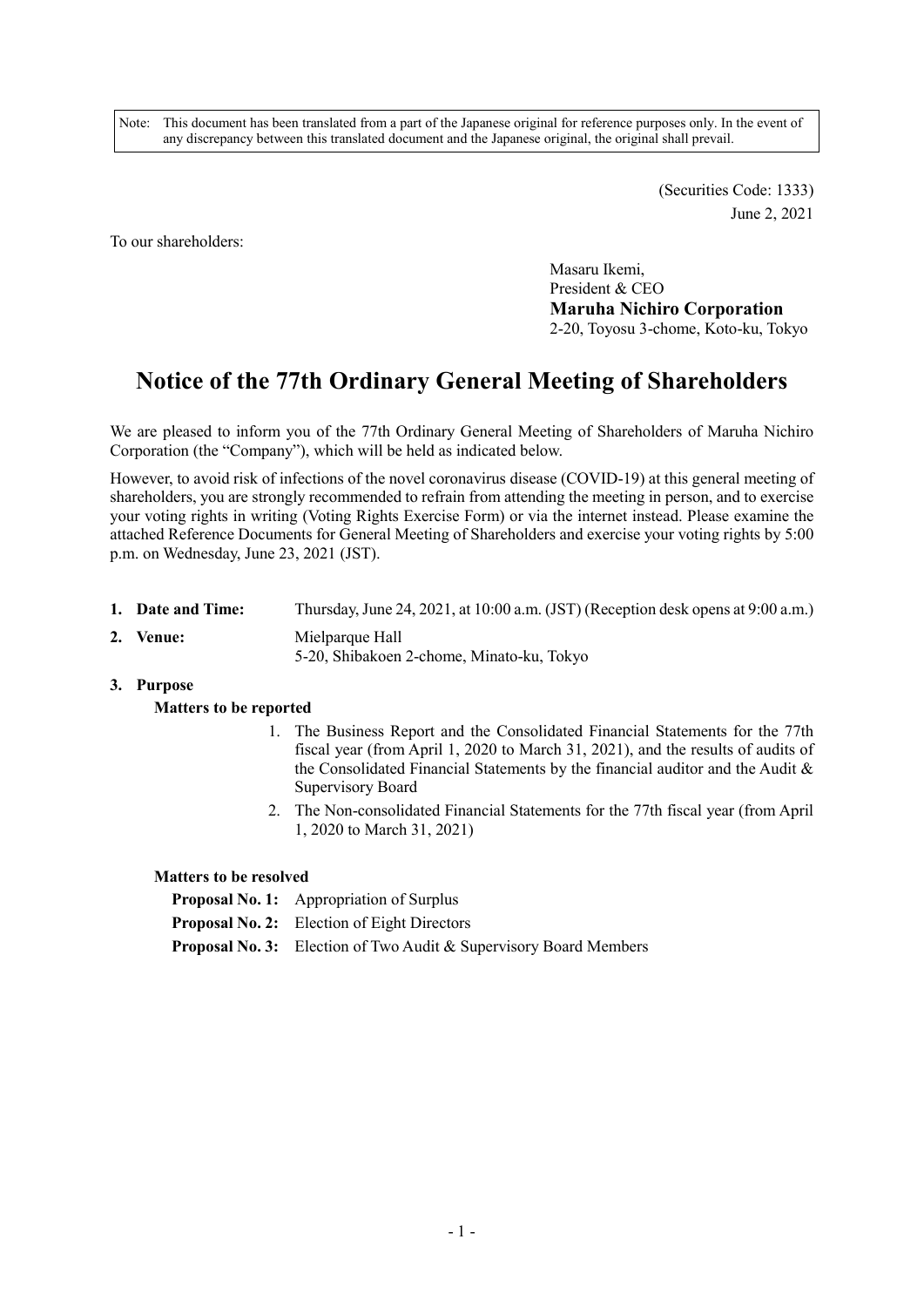When you attend the meeting, you are kindly requested to submit the enclosed voting form at the reception of the meeting. Several of the documents that are to be provided in conjunction with the convocation of an Ordinary General Meeting of Shareholders have been posted on the Company's website instead of attaching them to this convocation notice, in accordance with the provisions of laws and regulations and Article 15 of the Company's Articles of Incorporation. These are the "Status of Internal Control System in Accordance with the Companies Act and the Operation Thereof" in the Business Report, the "Consolidated Statement of Changes in Equity" and the "Notes to Consolidated Financial Statements" of the Consolidated Financial Statements, and the "Non-consolidated Statement of Changes in Equity" and "Notes to Non-consolidated Financial Statements" of the Non-consolidated Financial Statements.

The documents attached to this convocation notice and the documents on the above website were audited by the Audit & Supervisory Board Members upon preparation of the audit report and by the financial auditor upon preparation of the financial audit report.

• If any changes are made to items in the Business Report, the Consolidated Financial Statements, the Non-consolidated Financial Statements or the Reference Documents for General Meeting of Shareholders, such changes will be posted on the Company's website below.

The Company's website: https://www.maruha-nichiro.co.jp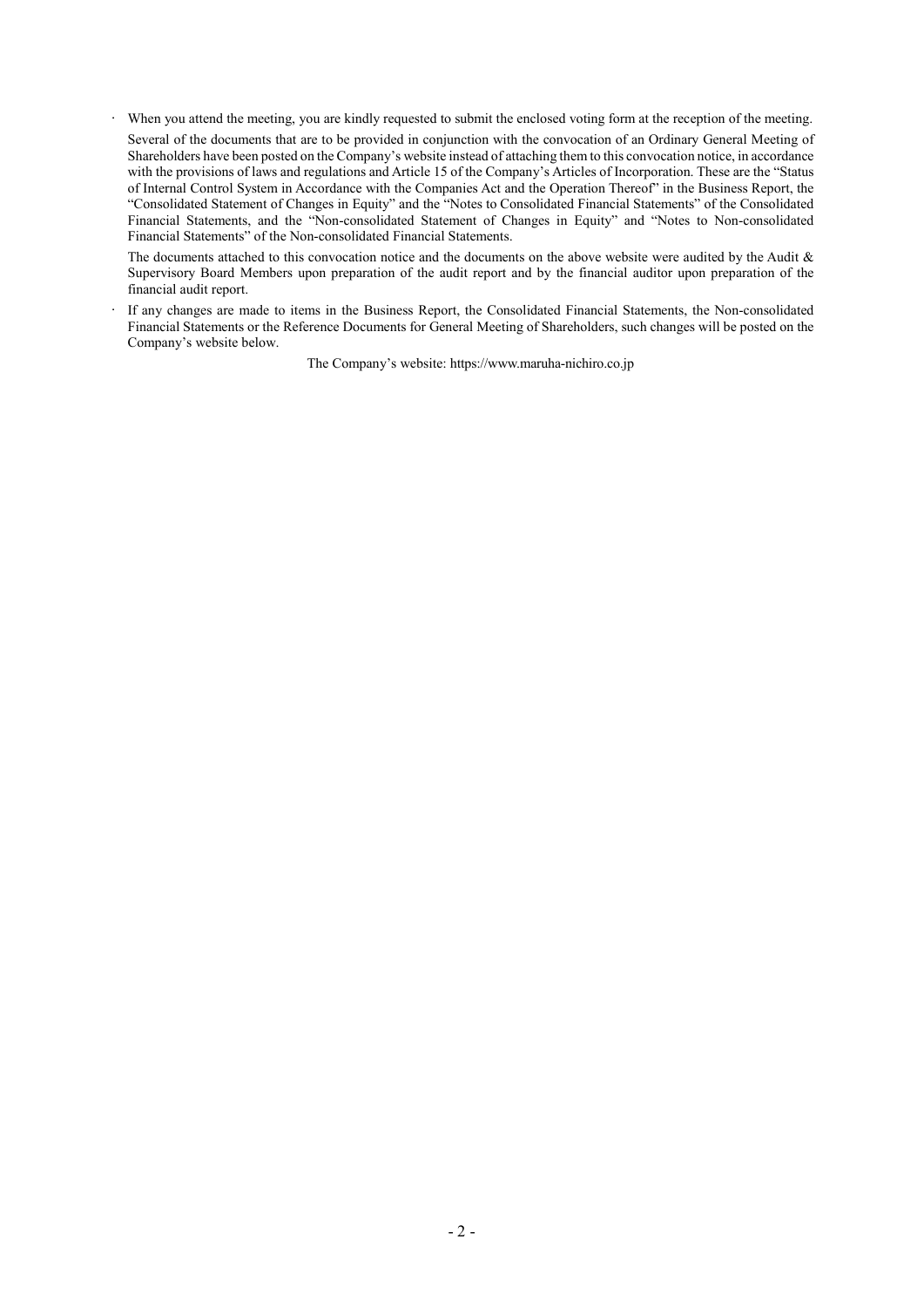# **Reference Documents for General Meeting of Shareholders**

# **Proposal No. 1:** Appropriation of Surplus

The Company proposes the appropriation of surplus as follows.

Year-end dividends

In regard to the year-end dividends for the 77th fiscal year, taking into consideration matters including the performance for the fiscal year under review and future business development, the Company proposes to pay an ordinary dividend as outlined below.

(1) Type of dividend property

Cash

- (2) Allotment of dividend property and the aggregate amount thereof 40 yen per share of common stock of the Company Total dividends: 2,104,941,280 yen
- (3) Effective date of dividends of surplus June 25, 2021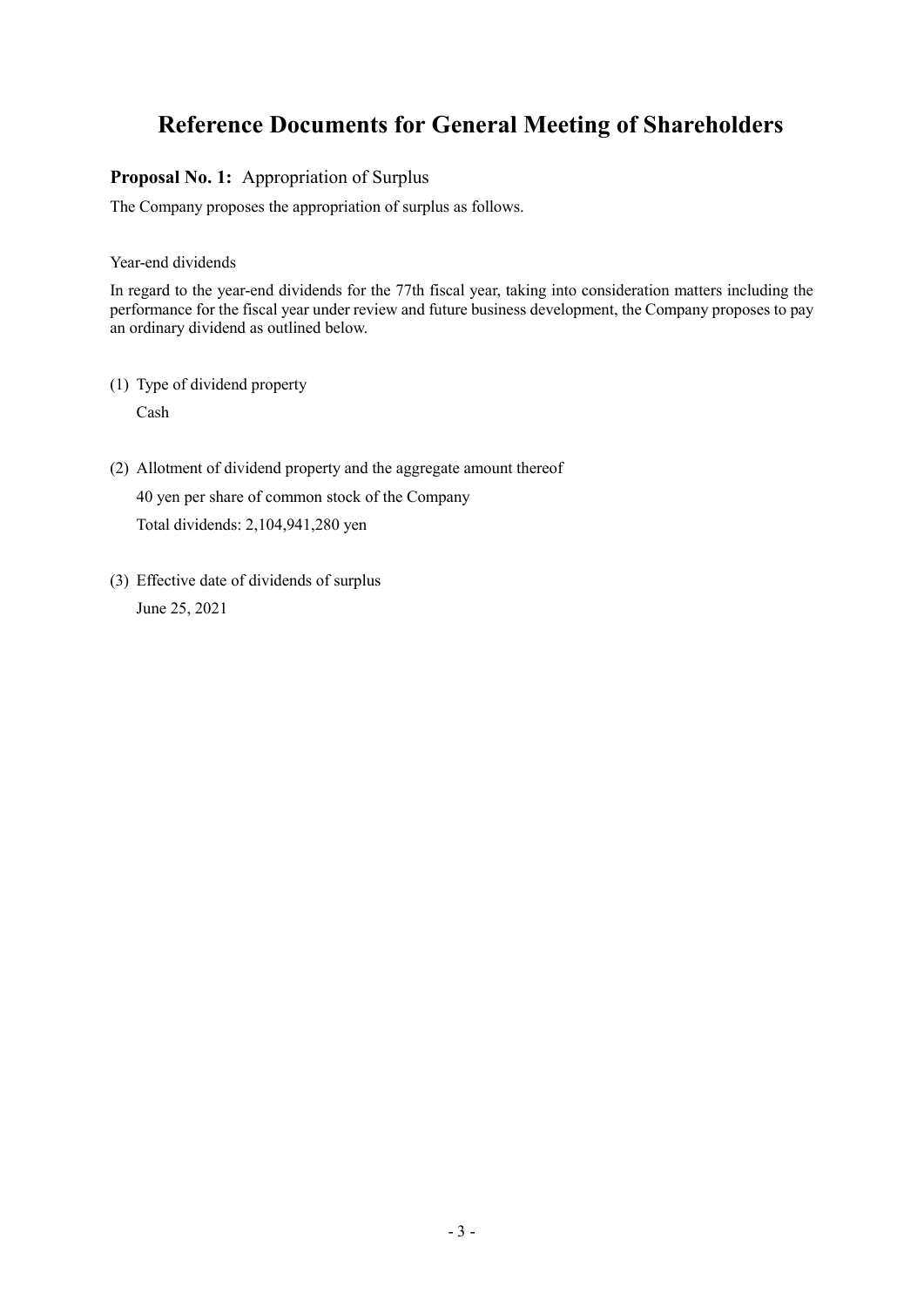# **Proposal No. 2:** Election of Eight Directors

The terms of office of all eight Directors will expire at the conclusion of this meeting.

Therefore, the Company proposes the election of eight Directors.

The candidates for Director are as follows.

| No.            | Name                                                    | Current Positions and responsibilities in the Company                                                                                                     | Number of<br>attendance at<br>the Board of<br>Directors<br>meetings |
|----------------|---------------------------------------------------------|-----------------------------------------------------------------------------------------------------------------------------------------------------------|---------------------------------------------------------------------|
| 1              | Reelection<br>Shigeru Ito                               | Chairman and Representative Director                                                                                                                      | 100%<br>(17/17)                                                     |
| $\overline{2}$ | Reelection<br>Masaru Ikemi                              | President & CEO and Representative Director                                                                                                               | 100%<br>(17/17)                                                     |
| 3              | Reelection<br>Osamu Momiyama                            | Director, Senior Managing Executive Officer<br>Supervisor of Marine Products Business Segment<br>Director of Fishery Unit                                 | 100%<br>(17/17)                                                     |
| 4              | Reelection<br>Sadahiko Hanzawa                          | Director, Senior Managing Executive Officer<br>Supervisor of Processed Foods Business Segment, Business<br><b>Support Division</b><br>In charge of Plants | 100%<br>(17/17)                                                     |
| 5              | Reelection<br>Shinichiro Takeda                         | Director, Managing Executive Officer<br>Supervisor of Corporate Management Division<br>Director of Logistics Unit                                         | 100%<br>(14/14)                                                     |
| 6              | Reelection<br>Yoshiro Nakabe<br>Outside<br>Independent  | <b>Outside Director</b>                                                                                                                                   | 100%<br>(17/17)                                                     |
| 7              | Reelection<br>Somuku Iimura<br>Outside<br>Independent   | <b>Outside Director</b>                                                                                                                                   | 94%<br>(16/17)                                                      |
| 8              | Reelection<br>Sonoko Hatchoji<br>Outside<br>Independent | <b>Outside Director</b>                                                                                                                                   | 94%<br>(16/17)                                                      |

Reelection: Candidate for Director to be reelected Outside: Candidate for outside Director Independent: Candidate for independent officer

Note: Shinichiro Takeda's number of attendance at the Board of Directors meetings refers to the Board of Directors meetings held after his assuming office on June 25, 2020.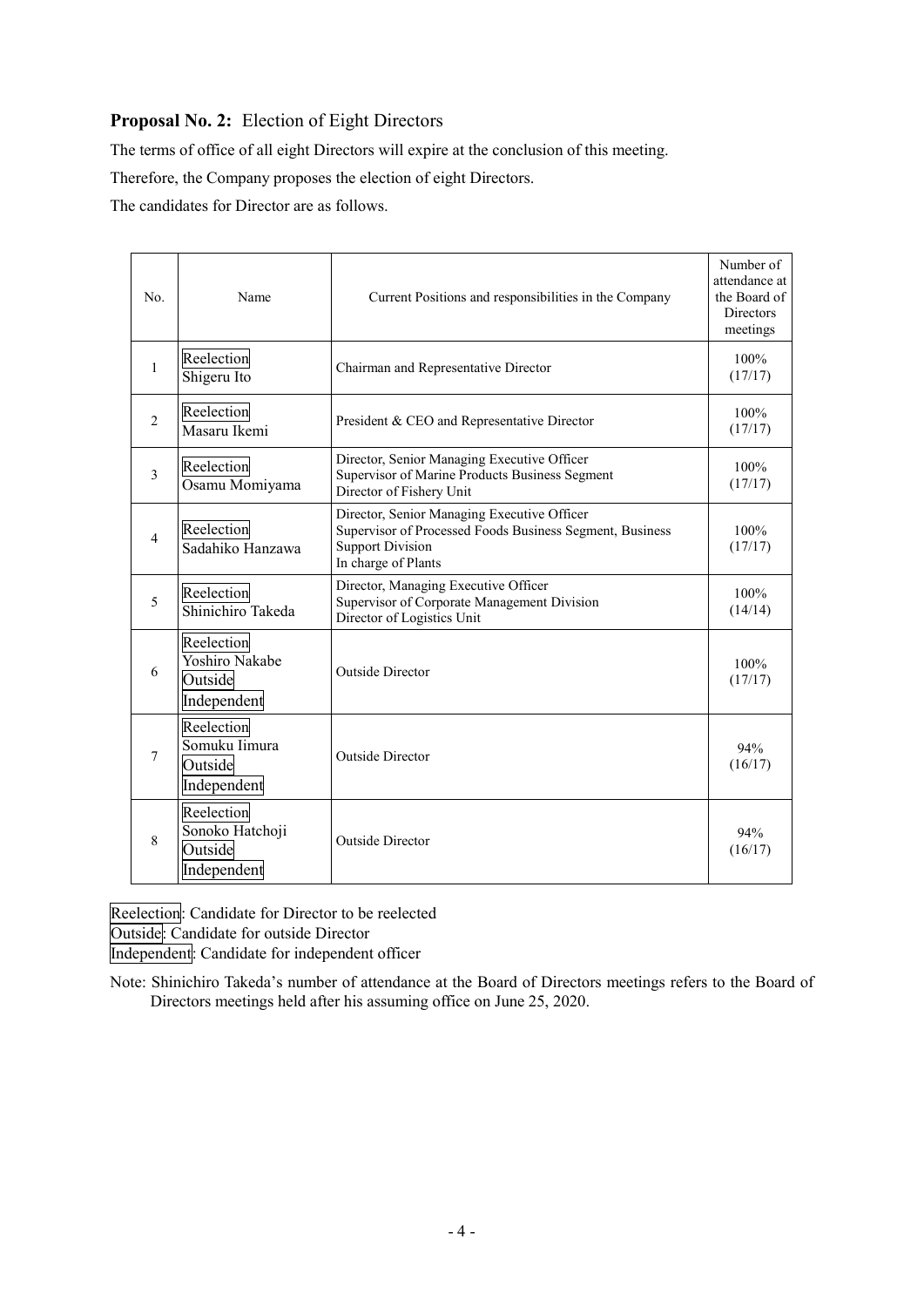| Candidate No.              |           | Shigeru Ito                                                                           | Date of birth<br>November 11, 1949                                     | Reelection |  |  |  |
|----------------------------|-----------|---------------------------------------------------------------------------------------|------------------------------------------------------------------------|------------|--|--|--|
| Number of the<br>Company's |           | [Career summary, and position in the Company]                                         |                                                                        |            |  |  |  |
|                            | Apr. 1972 | Joined the Company                                                                    |                                                                        |            |  |  |  |
| shares owned               | Apr. 1997 |                                                                                       | General Manager of Marine Products Trade Department No. 3              |            |  |  |  |
| 8,200                      | Jun. 2001 | Director                                                                              |                                                                        |            |  |  |  |
|                            | Apr. 2003 | <b>Managing Director</b>                                                              |                                                                        |            |  |  |  |
| Attendance at              | Apr. 2004 | Director of MARUHA GROUP INC.                                                         |                                                                        |            |  |  |  |
| the Board of               | Apr. 2004 | Managing Executive Officer of MARUHA GROUP INC.                                       |                                                                        |            |  |  |  |
| Directors                  | Apr. 2005 | Executive Managing Director of the Company                                            |                                                                        |            |  |  |  |
| meetings                   | Jun. 2005 |                                                                                       | Senior Managing Executive Officer of MARUHA GROUP INC.                 |            |  |  |  |
| $100\% (17/17)$            | Apr. 2008 |                                                                                       | President and Representative Director of Maruha Nichiro Seafoods, Inc. |            |  |  |  |
|                            | Apr. 2010 | Executive Vice President and Representative Director of Maruha Nichiro Holdings, Inc. |                                                                        |            |  |  |  |
|                            | Apr. 2014 |                                                                                       | President & CEO and Representative Director of the Company             |            |  |  |  |
|                            | Apr. 2020 |                                                                                       | <b>Chairman and Representative Director (current position)</b>         |            |  |  |  |

### **Reasons for nomination as candidate for Director**

Since joining the Company, Shigeru Ito has primarily been engaged in the marine products business and, after holding positions such as General Manager of Marine Products Trade Department No. 3, he served as Director of the Company from June 2001, President and Representative Director of Maruha Nichiro Seafoods, Inc. from April 2008, Executive Vice President and Representative Director of Maruha Nichiro Holdings, Inc. from April 2010, President & CEO and Representative Director of the Company from April 2014, and Chairman and Representative Director of the Company (current position) from April 2020. The Company once again nominates him as a candidate for Director having deemed that he has abundant work experience at the Company and the knowledge and capability necessary to appropriately and impartially supervise general management, global business management, and administrative work.

| Candidate No.                                                                    |                                                                                                | Masaru Ikemi                                                                                                                                                                                                                                                           | Date of birth<br>December 22, 1957                                                                      | Reelectior |  |  |
|----------------------------------------------------------------------------------|------------------------------------------------------------------------------------------------|------------------------------------------------------------------------------------------------------------------------------------------------------------------------------------------------------------------------------------------------------------------------|---------------------------------------------------------------------------------------------------------|------------|--|--|
| Number of the<br>Company's<br>shares owned                                       | Apr. 1981<br>Apr. 2008                                                                         | [Career summary, and position in the Company]<br>Joined the Company                                                                                                                                                                                                    | General Manager of Overseas Operations Department of Maruha Nichiro Foods, Inc.                         |            |  |  |
| 4,900                                                                            | Apr. 2009                                                                                      |                                                                                                                                                                                                                                                                        | Acting General Manager of Overseas Business Coordination Department of Maruha<br>Nichiro Holdings, Inc. |            |  |  |
| Attendance at<br>the Board of<br><b>Directors</b><br>meetings<br>$100\% (17/17)$ | Apr. 2011<br>Apr. 2014<br>Jun. 2014<br>Apr. 2017<br><b>Jun. 2017</b><br>Apr. 2019<br>Apr. 2020 | Executive Officer of Maruha Nichiro Holdings, Inc.<br>Executive Officer of the Company<br>Director<br>Managing Executive Officer<br>Director (current position)<br>Senior Managing Executive Officer<br>President & CEO and Representative Director (current position) |                                                                                                         |            |  |  |

### **Reasons for nomination as candidate for Director**

Since joining the Company, Masaru Ikemi has primarily been engaged in the overseas business and, after holding positions such as General Manager of Overseas Operations Department of Maruha Nichiro Foods, Inc., he served as Director of the Company from June 2014 to June 2016, Managing Executive Officer from April 2017, Director (current position) from June 2017, Senior Managing Executive Officer from April 2019, and President & CEO and Representative Director (current position) from April 2020. The Company once again nominates him as a candidate for Director having deemed that he has abundant work experience at the Company and the knowledge and capability necessary to appropriately and impartially supervise general management, global business management, and administrative work.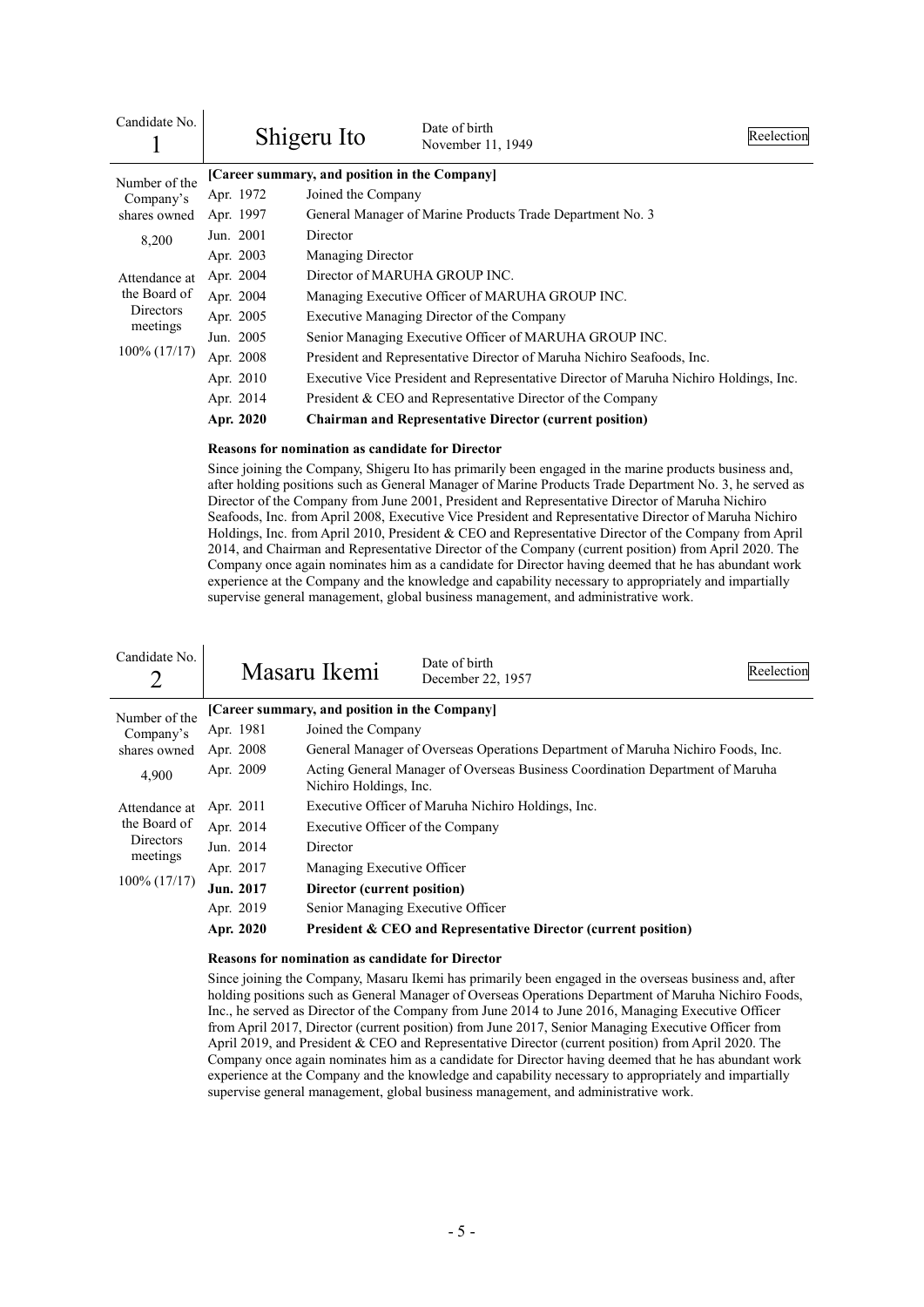| Candidate No.<br>3 |                  | Date of birth<br>Osamu Momiyama<br>January 28, 1959         | Reelection |  |  |  |
|--------------------|------------------|-------------------------------------------------------------|------------|--|--|--|
| Number of the      |                  | [Career summary, and position in the Company]               |            |  |  |  |
| Company's          | Apr. 1981        | Joined the Company                                          |            |  |  |  |
| shares owned       | Apr. 2004        | General Manager of Marine Products Trade Department No. 2   |            |  |  |  |
| 4.800              | Apr. 2009        | Executive Officer of Maruha Nichiro Seafoods, Inc.          |            |  |  |  |
|                    | Apr. 2012        | Director of Maruha Nichiro Seafoods, Inc.                   |            |  |  |  |
| Attendance at      | Apr. 2014        | Executive Officer of the Company                            |            |  |  |  |
| the Board of       | Jun. 2014        | Director                                                    |            |  |  |  |
| <b>Directors</b>   | Apr. 2018        | Managing Executive Officer                                  |            |  |  |  |
| meetings           | <b>Jun. 2018</b> | Director (current position)                                 |            |  |  |  |
| 100% (17/17)       | Apr. 2020        | <b>Senior Managing Executive Officer (current position)</b> |            |  |  |  |

#### **[Responsibility]**

Supervisor of Marine Products Business Segment Director of Fishery Unit

#### **Reasons for nomination as candidate for Director**

Since joining the Company, Osamu Momiyama has primarily been engaged in the marine products business and, after holding positions such as General Manager of Marine Products Trade Department No. 2, he served as Director of the Company from June 2014 to June 2016, Managing Executive Officer from April 2018, Director (current position) from June 2018, and Senior Managing Executive Officer (current position) from April 2020. The Company once again nominates him as a candidate for Director having deemed that he has abundant work experience at the Company and the knowledge and capability necessary to appropriately and impartially supervise general management and business management.

| Candidate No.<br>4                                          |                  | Sadahiko Hanzawa                              | Date of birth<br>November 23, 1959                          | Reelection |
|-------------------------------------------------------------|------------------|-----------------------------------------------|-------------------------------------------------------------|------------|
| Number of the                                               |                  | [Career summary, and position in the Company] |                                                             |            |
| Company's                                                   | Apr. 1983        | Joined the Company                            |                                                             |            |
| shares owned                                                | Apr. 2007        |                                               | General Manager of Marine Products Sales Department         |            |
| 3.400                                                       | Apr. 2010        |                                               | Executive Officer of Maruha Nichiro Seafoods, Inc.          |            |
|                                                             | Apr. 2013        |                                               | Director of Maruha Nichiro Seafoods, Inc.                   |            |
| Attendance at                                               | Apr. 2014        | Executive Officer of the Company              |                                                             |            |
| the Board of                                                | Jun. 2014        | Director                                      |                                                             |            |
| <b>Directors</b><br>Apr. 2019<br>Managing Executive Officer |                  |                                               |                                                             |            |
| meetings                                                    | <b>Jun. 2019</b> | Director (current position)                   |                                                             |            |
| $100\% (17/17)$                                             | Apr. 2020        |                                               | <b>Senior Managing Executive Officer (current position)</b> |            |

#### **[Responsibility]**

Supervisor of Processed Foods Business Segment, Business Support Division, Plants (Shin-Ishinomaki, Shirataka, Oh-e, Utsunomiya, Gunma, Hiroshima, and Shimonoseki)

#### **Reasons for nomination as candidate for Director**

Since joining the Company, Sadahiko Hanzawa has primarily been engaged in the marine products business and, after holding positions such as General Manager of Marine Products Sales Department, he served as Director of the Company from June 2014 to June 2016, and Managing Executive Officer from April 2019, Director (current position) from June 2019, and Senior Managing Executive Officer (current position) from April 2020. The Company once again nominates him as a candidate for Director having deemed that he has abundant work experience at the Company and the knowledge and capability necessary to appropriately and impartially supervise general management and business management.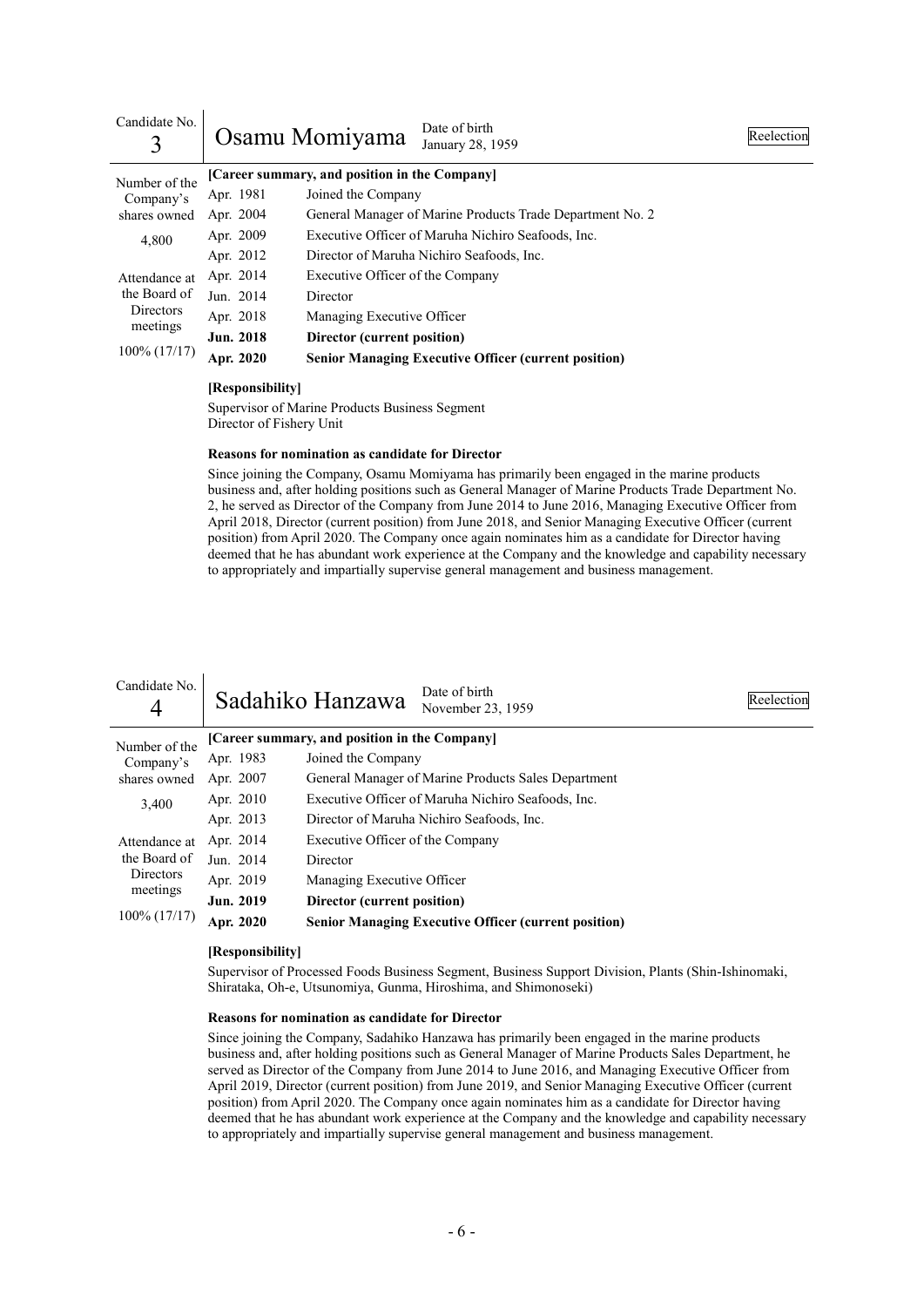| Candidate No.<br>5                                                                                                                                                                                                                                                           |                                             | Shinichiro Takeda                                                     | Date of birth<br>November 24, 1959                                                  | Reelection |  |  |
|------------------------------------------------------------------------------------------------------------------------------------------------------------------------------------------------------------------------------------------------------------------------------|---------------------------------------------|-----------------------------------------------------------------------|-------------------------------------------------------------------------------------|------------|--|--|
| Number of the                                                                                                                                                                                                                                                                |                                             | [Career summary, and position in the Company]                         |                                                                                     |            |  |  |
| Company's                                                                                                                                                                                                                                                                    | Apr. 1982                                   | Joined the Company                                                    |                                                                                     |            |  |  |
| shares owned                                                                                                                                                                                                                                                                 | Apr. 2009                                   |                                                                       | Acting General Manager of Corporate Planning Department of Maruha Nichiro Holdings, |            |  |  |
| 2,000                                                                                                                                                                                                                                                                        |                                             | Inc.                                                                  |                                                                                     |            |  |  |
|                                                                                                                                                                                                                                                                              | Apr. 2014                                   | Acting General Manager of Overseas Strategy Department of the Company |                                                                                     |            |  |  |
| Attendance at                                                                                                                                                                                                                                                                | Apr. 2016                                   | <b>Executive Officer</b>                                              |                                                                                     |            |  |  |
| the Board of                                                                                                                                                                                                                                                                 | Apr. 2019                                   |                                                                       | <b>Managing Executive Officer (current position)</b>                                |            |  |  |
| Directors<br>meetings                                                                                                                                                                                                                                                        | Jun. 2020                                   | Director (current position)                                           |                                                                                     |            |  |  |
| 100% (14/14)                                                                                                                                                                                                                                                                 | [Responsibility]                            |                                                                       |                                                                                     |            |  |  |
|                                                                                                                                                                                                                                                                              | Supervisor of Corporate Management Division |                                                                       |                                                                                     |            |  |  |
| Director of Logistics Unit                                                                                                                                                                                                                                                   |                                             |                                                                       |                                                                                     |            |  |  |
| <b>Reasons for nomination as candidate for Director</b><br>Since joining the Company, Shinichiro Takeda has primarily been engaged in the marine products business<br>and, after holding positions such as Acting General Manager of Corporate Planning Department of Maruha |                                             |                                                                       |                                                                                     |            |  |  |
|                                                                                                                                                                                                                                                                              |                                             |                                                                       |                                                                                     |            |  |  |

and, after holding positions such as Acting General Manager of Corporate Planning Department of Maruha Nichiro Holdings, Inc., he served as Managing Executive Officer (current position) from April 2019, and as Director of the Company (current position) from June 2020. The Company once again nominates him as a candidate for Director having deemed that he has abundant work experience at the Company and the knowledge and capability necessary to appropriately and impartially supervise general management, global business management, and administrative work.

| [Career summary, and position in the Company]<br>Number of the<br>Joined The Mitsubishi Trust and Banking Corporation<br>Apr. 1982<br>Company's<br>Joined Daitoh Trading Co., Ltd.<br>shares owned<br>Aug. 1987<br>Jun. 1988<br>Director of Daitoh Trading Co., Ltd.<br>300<br>Jul. 1989<br>Representative Managing Director of Daitoh Trading Co., Ltd.<br>Representative Executive Managing Director of Daitoh Trading Co., Ltd.<br>Sep. 1997<br>Attendance at<br>the Board of<br><b>Jun. 2000</b><br>President and Representative Director of Daitoh Trading Co., Ltd. (current<br><b>Directors</b><br>position)<br>meetings<br>Jun. 2006<br>Outside Audit & Supervisory Board Member of MARUHA GROUP INC.<br>$100\% (17/17)$<br>Jun. 2009<br>Outside Director of MARUHA GROUP INC.<br>Apr. 2014<br><b>Outside Director of the Company (current position)</b> | Candidate No.<br>6 |  | Yoshiro Nakabe | Date of birth<br>April 11, 1958 | Reelection Outside Independent |  |  |
|------------------------------------------------------------------------------------------------------------------------------------------------------------------------------------------------------------------------------------------------------------------------------------------------------------------------------------------------------------------------------------------------------------------------------------------------------------------------------------------------------------------------------------------------------------------------------------------------------------------------------------------------------------------------------------------------------------------------------------------------------------------------------------------------------------------------------------------------------------------|--------------------|--|----------------|---------------------------------|--------------------------------|--|--|
|                                                                                                                                                                                                                                                                                                                                                                                                                                                                                                                                                                                                                                                                                                                                                                                                                                                                  |                    |  |                |                                 |                                |  |  |
|                                                                                                                                                                                                                                                                                                                                                                                                                                                                                                                                                                                                                                                                                                                                                                                                                                                                  |                    |  |                |                                 |                                |  |  |
|                                                                                                                                                                                                                                                                                                                                                                                                                                                                                                                                                                                                                                                                                                                                                                                                                                                                  |                    |  |                |                                 |                                |  |  |
|                                                                                                                                                                                                                                                                                                                                                                                                                                                                                                                                                                                                                                                                                                                                                                                                                                                                  |                    |  |                |                                 |                                |  |  |
|                                                                                                                                                                                                                                                                                                                                                                                                                                                                                                                                                                                                                                                                                                                                                                                                                                                                  |                    |  |                |                                 |                                |  |  |
|                                                                                                                                                                                                                                                                                                                                                                                                                                                                                                                                                                                                                                                                                                                                                                                                                                                                  |                    |  |                |                                 |                                |  |  |
|                                                                                                                                                                                                                                                                                                                                                                                                                                                                                                                                                                                                                                                                                                                                                                                                                                                                  |                    |  |                |                                 |                                |  |  |
|                                                                                                                                                                                                                                                                                                                                                                                                                                                                                                                                                                                                                                                                                                                                                                                                                                                                  |                    |  |                |                                 |                                |  |  |
|                                                                                                                                                                                                                                                                                                                                                                                                                                                                                                                                                                                                                                                                                                                                                                                                                                                                  |                    |  |                |                                 |                                |  |  |
|                                                                                                                                                                                                                                                                                                                                                                                                                                                                                                                                                                                                                                                                                                                                                                                                                                                                  |                    |  |                |                                 |                                |  |  |

#### **[Significant concurrent positions outside the Company]**

President and Representative Director of Daitoh Trading Co., Ltd.

#### **Reasons for nomination as candidate for outside Director and overview of expected role**

Yoshiro Nakabe has knowledge of corporate management gained as President and Representative Director of Daitoh Trading Co., Ltd. (current position), and the Company believes that he will contribute to the Company's corporate governance and group management by providing opinions, based on abundant experience and exceptional insight, concerning group management from a perspective that differs from an inside Director. Accordingly, the Company once again nominates him as a candidate for outside Director. If he is reelected, as a member of the Nomination and Compensation Committee as an advisory body to the Board of Directors, he is expected to contribute from an objective and neutral standpoint to deliberation on candidates for officers and the officer compensation system, standards, and compensation amount, etc.

He is currently an outside Director of the Company, and at the conclusion of this meeting, his tenure as an officer since becoming an outside Audit & Supervisory Board Member of MARUHA GROUP INC. will have been fifteen years.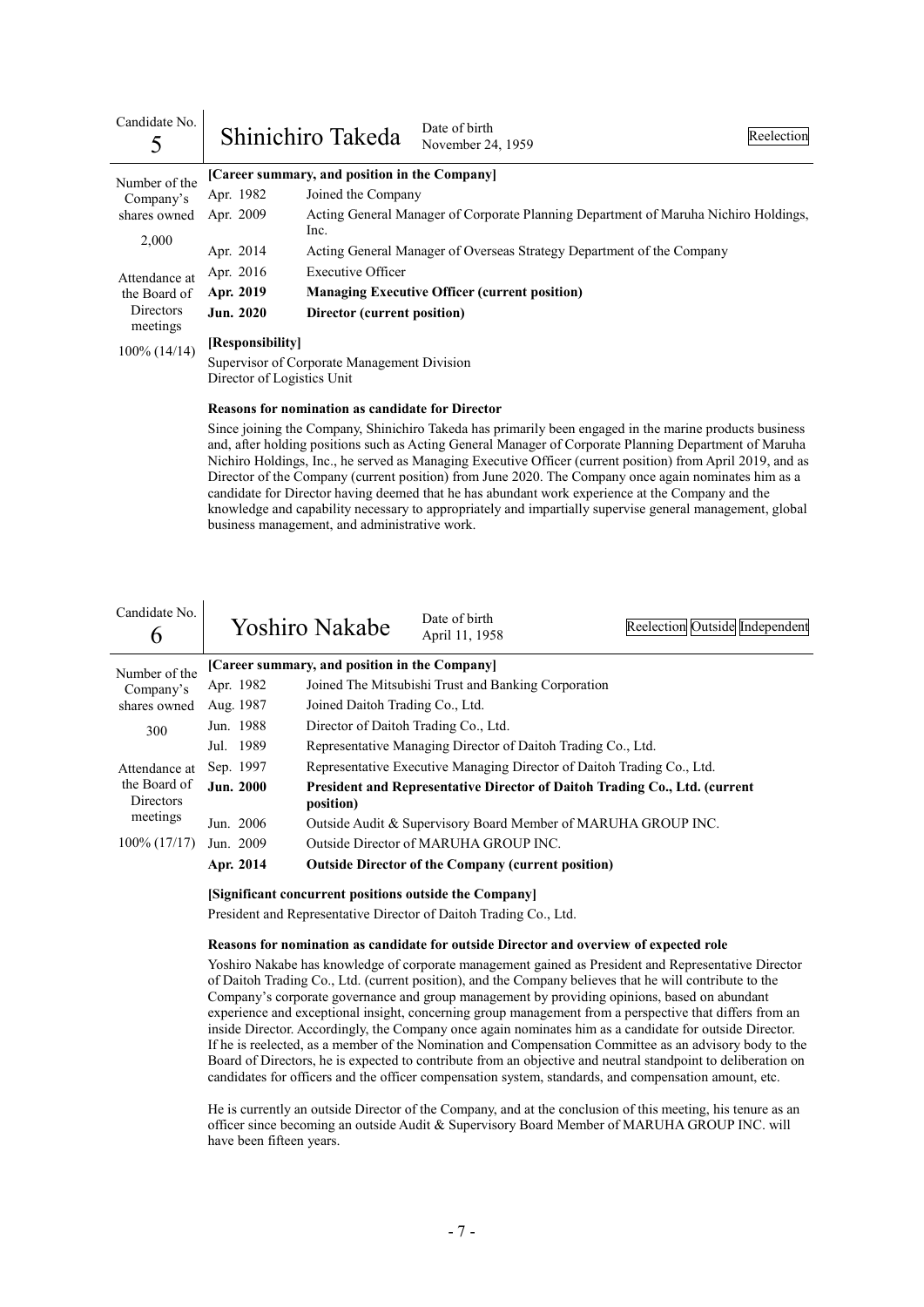| Candidate No.                    |                                               |  | Somuku Iimura                                             | Date of birth<br>April 14, 1953                                                                                                          | Reelection Outside Independent |  |  |
|----------------------------------|-----------------------------------------------|--|-----------------------------------------------------------|------------------------------------------------------------------------------------------------------------------------------------------|--------------------------------|--|--|
| Number of the                    | [Career summary, and position in the Company] |  |                                                           |                                                                                                                                          |                                |  |  |
| Company's                        | Apr. 1986                                     |  | Registered as an attorney at law                          |                                                                                                                                          |                                |  |  |
| shares owned                     | Apr. 1986                                     |  | Joined Masuda & Ejiri                                     |                                                                                                                                          |                                |  |  |
| $\mathbf{0}$                     | Oct. 1988                                     |  |                                                           | Transferred to Rogers & Wells in U.S. (current Clifford Chance LLP)                                                                      |                                |  |  |
|                                  | Jul. 1991                                     |  | Returned to Masuda & Ejiri                                |                                                                                                                                          |                                |  |  |
| Attendance at                    | Jan. 1992                                     |  | Partner                                                   |                                                                                                                                          |                                |  |  |
| the Board of<br><b>Directors</b> | Jul. 2007                                     |  | Joined Nishimura & Asahi                                  |                                                                                                                                          |                                |  |  |
|                                  | Jul. 2007                                     |  | Partner                                                   |                                                                                                                                          |                                |  |  |
| meetings                         | <b>Jun. 2014</b>                              |  | <b>Outside Director of the Company (current position)</b> |                                                                                                                                          |                                |  |  |
| 94% (16/17)                      | <b>Jun. 2016</b>                              |  |                                                           | <b>External Audit &amp; Supervisory Board Member of Yamada Denki Co., Ltd. (current</b><br>YAMADA HOLDINGS CO., LTD.) (current position) |                                |  |  |
|                                  | Feb. 2017                                     |  |                                                           | Outside Corporate Auditor of NACHI-FUJIKOSHI CORP.                                                                                       |                                |  |  |
|                                  | Jan. 2019                                     |  | Joined Nishimura & Asahi LPC                              |                                                                                                                                          |                                |  |  |
|                                  | Jan. 2019                                     |  | <b>LPC</b> Partner                                        |                                                                                                                                          |                                |  |  |
|                                  | Jan. 2020                                     |  | Joined Natori Law Office                                  |                                                                                                                                          |                                |  |  |
|                                  | Jan. 2020                                     |  | Senior Partner                                            |                                                                                                                                          |                                |  |  |
|                                  | <b>May 2020</b>                               |  | position)                                                 | <b>Outside Audit &amp; Supervisory Board Member of SANYO SHOKAI LTD. (current</b>                                                        |                                |  |  |
|                                  | <b>Jun. 2020</b>                              |  |                                                           | <b>Outside Director of The Furukawa Battery CO., LTD. (current position)</b>                                                             |                                |  |  |
|                                  | Dec. 2020                                     |  | <b>Established ITN Partners</b>                           |                                                                                                                                          |                                |  |  |
|                                  | Dec. 2020                                     |  | <b>Executive Partner (current position)</b>               |                                                                                                                                          |                                |  |  |

### **[Significant concurrent positions outside the Company]**

Outside Director of The Furukawa Battery CO., LTD., External Audit & Supervisory Board Member of YAMADA HOLDINGS CO., LTD., Outside Audit & Supervisory Board Member of SANYO SHOKAI LTD.

#### **Reasons for nomination as candidate for outside Director and overview of expected role**

Somuku Iimura has knowledge of legal compliance gained as an attorney, and the Company believes that he will contribute, from a fair and neutral standpoint, to the Company's corporate governance and group management by providing opinions, based on abundant experience and exceptional insight, concerning group management from a perspective that differs from an inside Director. Accordingly, the Company once again nominates him as a candidate for outside Director.

He has never been directly involved in the management of a company. However, the Company judges he will appropriately fulfill his duties as an outside Director based on the above reasons.

If he is reelected, as a member of the Nomination and Compensation Committee as an advisory body to the Board of Directors, he is expected to contribute from an objective and neutral standpoint to deliberation on candidates for officers and the officer compensation system, standards, and compensation amount, etc.

He is currently an outside Director of the Company, and at the conclusion of this meeting, his tenure as outside Director will have been seven years.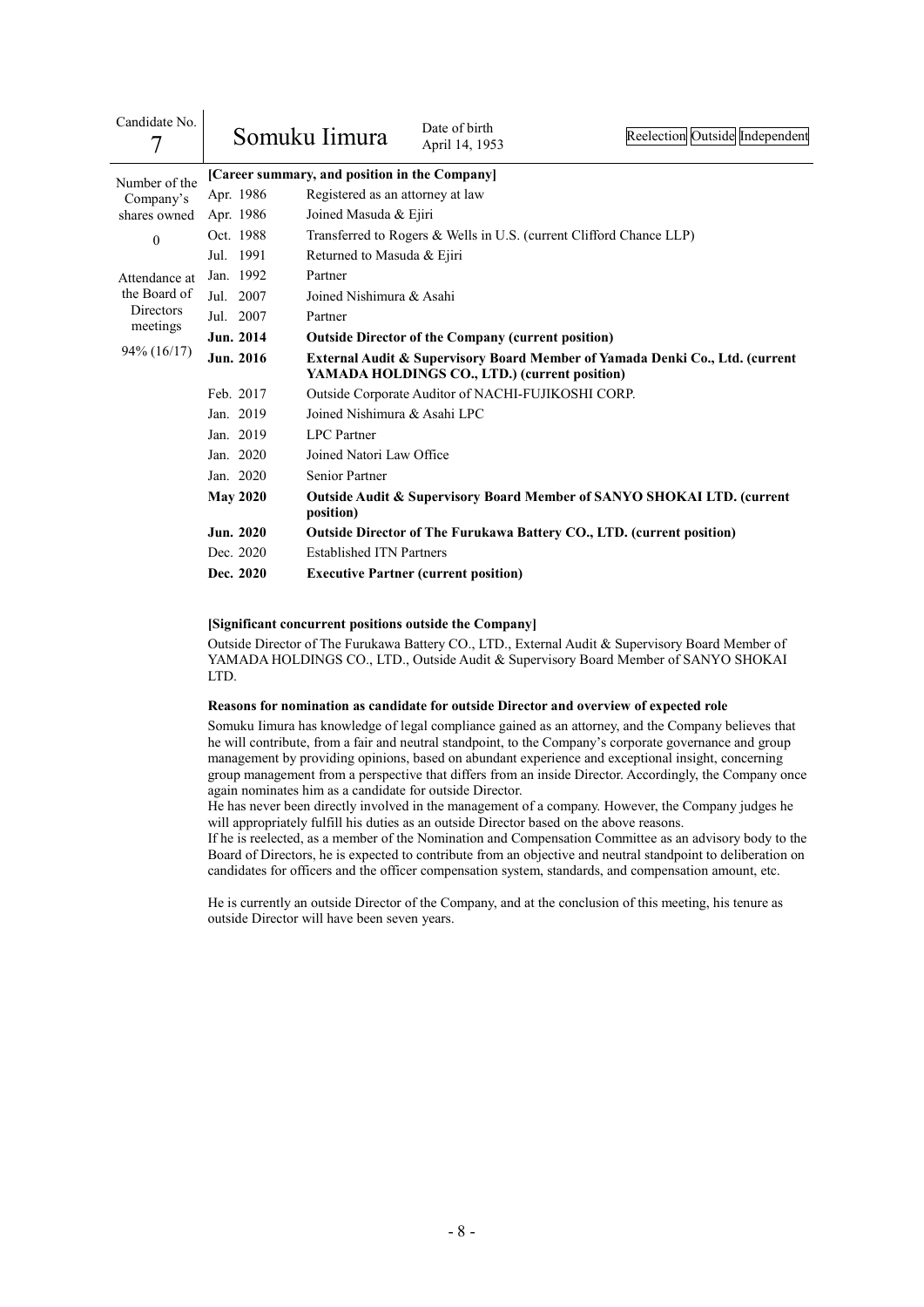| Candidate No.<br>8 |                                                        | Sonoko Hatchoji                                                                                                                                                                                                                                                                                                                                                                                                                                                                                                                                                                                                                                                                                                                                                                                                                                                                                                                                                                                                                                                                                                                                                                                                                                                                                                                                   | Date of birth<br>January 15, 1950                                                                                                                                                           | Reelection Outside Independent                                                                                                                                                                                                                                                                                                                                                                                                                                                                                                                                                                                                                                                                                                                                                                                                                                    |  |  |  |
|--------------------|--------------------------------------------------------|---------------------------------------------------------------------------------------------------------------------------------------------------------------------------------------------------------------------------------------------------------------------------------------------------------------------------------------------------------------------------------------------------------------------------------------------------------------------------------------------------------------------------------------------------------------------------------------------------------------------------------------------------------------------------------------------------------------------------------------------------------------------------------------------------------------------------------------------------------------------------------------------------------------------------------------------------------------------------------------------------------------------------------------------------------------------------------------------------------------------------------------------------------------------------------------------------------------------------------------------------------------------------------------------------------------------------------------------------|---------------------------------------------------------------------------------------------------------------------------------------------------------------------------------------------|-------------------------------------------------------------------------------------------------------------------------------------------------------------------------------------------------------------------------------------------------------------------------------------------------------------------------------------------------------------------------------------------------------------------------------------------------------------------------------------------------------------------------------------------------------------------------------------------------------------------------------------------------------------------------------------------------------------------------------------------------------------------------------------------------------------------------------------------------------------------|--|--|--|
| Number of the      |                                                        | [Career summary, and position in the Company]                                                                                                                                                                                                                                                                                                                                                                                                                                                                                                                                                                                                                                                                                                                                                                                                                                                                                                                                                                                                                                                                                                                                                                                                                                                                                                     |                                                                                                                                                                                             |                                                                                                                                                                                                                                                                                                                                                                                                                                                                                                                                                                                                                                                                                                                                                                                                                                                                   |  |  |  |
| Company's          | Apr. 1972                                              |                                                                                                                                                                                                                                                                                                                                                                                                                                                                                                                                                                                                                                                                                                                                                                                                                                                                                                                                                                                                                                                                                                                                                                                                                                                                                                                                                   | Joined The Industrial Bank of Japan, Limited                                                                                                                                                |                                                                                                                                                                                                                                                                                                                                                                                                                                                                                                                                                                                                                                                                                                                                                                                                                                                                   |  |  |  |
| shares owned       | Nov. 1993                                              | Director, Vice President of IBJ International Plc.                                                                                                                                                                                                                                                                                                                                                                                                                                                                                                                                                                                                                                                                                                                                                                                                                                                                                                                                                                                                                                                                                                                                                                                                                                                                                                |                                                                                                                                                                                             |                                                                                                                                                                                                                                                                                                                                                                                                                                                                                                                                                                                                                                                                                                                                                                                                                                                                   |  |  |  |
| 400                | Mar. 2002                                              |                                                                                                                                                                                                                                                                                                                                                                                                                                                                                                                                                                                                                                                                                                                                                                                                                                                                                                                                                                                                                                                                                                                                                                                                                                                                                                                                                   | Executive Officer of IBJ Leasing Company, Limited                                                                                                                                           |                                                                                                                                                                                                                                                                                                                                                                                                                                                                                                                                                                                                                                                                                                                                                                                                                                                                   |  |  |  |
|                    | Apr. 2004                                              |                                                                                                                                                                                                                                                                                                                                                                                                                                                                                                                                                                                                                                                                                                                                                                                                                                                                                                                                                                                                                                                                                                                                                                                                                                                                                                                                                   | Senior Consultant of The Kyoritsu Risk Management Co., Ltd.                                                                                                                                 |                                                                                                                                                                                                                                                                                                                                                                                                                                                                                                                                                                                                                                                                                                                                                                                                                                                                   |  |  |  |
| Attendance at      | Jan. 2006                                              |                                                                                                                                                                                                                                                                                                                                                                                                                                                                                                                                                                                                                                                                                                                                                                                                                                                                                                                                                                                                                                                                                                                                                                                                                                                                                                                                                   | Director of Yuki Management & Research Co., Ltd.                                                                                                                                            |                                                                                                                                                                                                                                                                                                                                                                                                                                                                                                                                                                                                                                                                                                                                                                                                                                                                   |  |  |  |
| the Board of       | Apr. 2008                                              |                                                                                                                                                                                                                                                                                                                                                                                                                                                                                                                                                                                                                                                                                                                                                                                                                                                                                                                                                                                                                                                                                                                                                                                                                                                                                                                                                   | Part-time Internal Auditor of Aetos Japan, LLC                                                                                                                                              |                                                                                                                                                                                                                                                                                                                                                                                                                                                                                                                                                                                                                                                                                                                                                                                                                                                                   |  |  |  |
| Directors          | Apr. 2009                                              |                                                                                                                                                                                                                                                                                                                                                                                                                                                                                                                                                                                                                                                                                                                                                                                                                                                                                                                                                                                                                                                                                                                                                                                                                                                                                                                                                   | Executive Officer of FUJITA KANKO INC.                                                                                                                                                      |                                                                                                                                                                                                                                                                                                                                                                                                                                                                                                                                                                                                                                                                                                                                                                                                                                                                   |  |  |  |
| meetings           | Mar. 2010                                              |                                                                                                                                                                                                                                                                                                                                                                                                                                                                                                                                                                                                                                                                                                                                                                                                                                                                                                                                                                                                                                                                                                                                                                                                                                                                                                                                                   | Director and Executive Officer of FUJITA KANKO INC.                                                                                                                                         |                                                                                                                                                                                                                                                                                                                                                                                                                                                                                                                                                                                                                                                                                                                                                                                                                                                                   |  |  |  |
| 94% (16/17)        | Mar. 2011                                              | Managing Director and Managing Executive Officer of FUJITA KANKO INC.                                                                                                                                                                                                                                                                                                                                                                                                                                                                                                                                                                                                                                                                                                                                                                                                                                                                                                                                                                                                                                                                                                                                                                                                                                                                             |                                                                                                                                                                                             |                                                                                                                                                                                                                                                                                                                                                                                                                                                                                                                                                                                                                                                                                                                                                                                                                                                                   |  |  |  |
|                    | Mar. 2015                                              | Advisor of FUJITA KANKO INC.                                                                                                                                                                                                                                                                                                                                                                                                                                                                                                                                                                                                                                                                                                                                                                                                                                                                                                                                                                                                                                                                                                                                                                                                                                                                                                                      |                                                                                                                                                                                             |                                                                                                                                                                                                                                                                                                                                                                                                                                                                                                                                                                                                                                                                                                                                                                                                                                                                   |  |  |  |
|                    | Jun. 2016                                              |                                                                                                                                                                                                                                                                                                                                                                                                                                                                                                                                                                                                                                                                                                                                                                                                                                                                                                                                                                                                                                                                                                                                                                                                                                                                                                                                                   |                                                                                                                                                                                             | Outside Director of Nisshin Steel Co., Ltd. (current NIPPON STEEL CORPORATION)                                                                                                                                                                                                                                                                                                                                                                                                                                                                                                                                                                                                                                                                                                                                                                                    |  |  |  |
|                    | Apr. 2017                                              |                                                                                                                                                                                                                                                                                                                                                                                                                                                                                                                                                                                                                                                                                                                                                                                                                                                                                                                                                                                                                                                                                                                                                                                                                                                                                                                                                   | Special Advisor to the President and Chief Strategy Officer of Tsuda University                                                                                                             |                                                                                                                                                                                                                                                                                                                                                                                                                                                                                                                                                                                                                                                                                                                                                                                                                                                                   |  |  |  |
|                    | Jun. 2018                                              |                                                                                                                                                                                                                                                                                                                                                                                                                                                                                                                                                                                                                                                                                                                                                                                                                                                                                                                                                                                                                                                                                                                                                                                                                                                                                                                                                   | External Director of Japan Airlines Co., Ltd. (current position)                                                                                                                            |                                                                                                                                                                                                                                                                                                                                                                                                                                                                                                                                                                                                                                                                                                                                                                                                                                                                   |  |  |  |
|                    | Jun. 2019                                              |                                                                                                                                                                                                                                                                                                                                                                                                                                                                                                                                                                                                                                                                                                                                                                                                                                                                                                                                                                                                                                                                                                                                                                                                                                                                                                                                                   | <b>External Director of Daicel Corporation (current position)</b>                                                                                                                           |                                                                                                                                                                                                                                                                                                                                                                                                                                                                                                                                                                                                                                                                                                                                                                                                                                                                   |  |  |  |
|                    | <b>Jun. 2019</b>                                       |                                                                                                                                                                                                                                                                                                                                                                                                                                                                                                                                                                                                                                                                                                                                                                                                                                                                                                                                                                                                                                                                                                                                                                                                                                                                                                                                                   | <b>Outside Director of the Company (current position)</b>                                                                                                                                   |                                                                                                                                                                                                                                                                                                                                                                                                                                                                                                                                                                                                                                                                                                                                                                                                                                                                   |  |  |  |
|                    | Apr. 2020                                              |                                                                                                                                                                                                                                                                                                                                                                                                                                                                                                                                                                                                                                                                                                                                                                                                                                                                                                                                                                                                                                                                                                                                                                                                                                                                                                                                                   | Special Advisor to the President of Tsuda University                                                                                                                                        |                                                                                                                                                                                                                                                                                                                                                                                                                                                                                                                                                                                                                                                                                                                                                                                                                                                                   |  |  |  |
|                    |                                                        |                                                                                                                                                                                                                                                                                                                                                                                                                                                                                                                                                                                                                                                                                                                                                                                                                                                                                                                                                                                                                                                                                                                                                                                                                                                                                                                                                   |                                                                                                                                                                                             |                                                                                                                                                                                                                                                                                                                                                                                                                                                                                                                                                                                                                                                                                                                                                                                                                                                                   |  |  |  |
|                    | [Significant concurrent positions outside the Company] |                                                                                                                                                                                                                                                                                                                                                                                                                                                                                                                                                                                                                                                                                                                                                                                                                                                                                                                                                                                                                                                                                                                                                                                                                                                                                                                                                   |                                                                                                                                                                                             |                                                                                                                                                                                                                                                                                                                                                                                                                                                                                                                                                                                                                                                                                                                                                                                                                                                                   |  |  |  |
|                    |                                                        | External Director of Japan Airlines Co., Ltd.<br>External Director of Daicel Corporation                                                                                                                                                                                                                                                                                                                                                                                                                                                                                                                                                                                                                                                                                                                                                                                                                                                                                                                                                                                                                                                                                                                                                                                                                                                          |                                                                                                                                                                                             |                                                                                                                                                                                                                                                                                                                                                                                                                                                                                                                                                                                                                                                                                                                                                                                                                                                                   |  |  |  |
|                    | amount, etc.                                           | her as a candidate for outside Director.<br>outside Director will have been two years.                                                                                                                                                                                                                                                                                                                                                                                                                                                                                                                                                                                                                                                                                                                                                                                                                                                                                                                                                                                                                                                                                                                                                                                                                                                            | Reasons for nomination as candidate for outside Director and overview of expected role<br>the Board of Directors, she is expected to contribute from an objective and neutral standpoint to | Sonoko Hatchoji has knowledge of corporate management gained from financial institutions and multiple<br>companies, and the Company believes that she will contribute, from various viewpoints including<br>educational reform at a university, to the Company's corporate governance and group management by<br>providing opinions, based on abundant experience and exceptional insight, concerning group management<br>from a perspective that differs from an inside Director. Accordingly, the Company once again nominates<br>If she is reelected, as a member of the Nomination and Compensation Committee as an advisory body to<br>deliberation on candidates for officers and the officer compensation system, standards, and compensation<br>She is currently an outside Director of the Company, and at the conclusion of this meeting, her tenure as |  |  |  |
| (Notes)            |                                                        |                                                                                                                                                                                                                                                                                                                                                                                                                                                                                                                                                                                                                                                                                                                                                                                                                                                                                                                                                                                                                                                                                                                                                                                                                                                                                                                                                   | 1. There is no special interest between any of the candidates and the Company.                                                                                                              |                                                                                                                                                                                                                                                                                                                                                                                                                                                                                                                                                                                                                                                                                                                                                                                                                                                                   |  |  |  |
| 2.                 |                                                        |                                                                                                                                                                                                                                                                                                                                                                                                                                                                                                                                                                                                                                                                                                                                                                                                                                                                                                                                                                                                                                                                                                                                                                                                                                                                                                                                                   | meetings held after their assuming office on June 25, 2020.                                                                                                                                 | Shinichiro Takeda's number of attendance at the Board of Directors meetings refers to the Board of Directors                                                                                                                                                                                                                                                                                                                                                                                                                                                                                                                                                                                                                                                                                                                                                      |  |  |  |
| 3.                 |                                                        |                                                                                                                                                                                                                                                                                                                                                                                                                                                                                                                                                                                                                                                                                                                                                                                                                                                                                                                                                                                                                                                                                                                                                                                                                                                                                                                                                   | Yoshiro Nakabe, Somuku Iimura, and Sonoko Hatchoji are candidates for outside Director.                                                                                                     |                                                                                                                                                                                                                                                                                                                                                                                                                                                                                                                                                                                                                                                                                                                                                                                                                                                                   |  |  |  |
| 4.                 |                                                        | Japan Airlines Co., Ltd., where Sonoko Hatchoji currently serves as External Director, was found to have<br>committed serious violations of the safety of aviation in December 2018, such as issues concerning<br>consumption of alcohol of the operating crews, changes in crew formation, etc., and received a "business<br>improvement advisory to ensure aviation safety" from the Ministry of Land, Infrastructure, Transport and<br>Tourism, and also in December 2018, Nippon Air Commuter Co., Ltd., a subsidiary of the Company, received<br>an "administrative warning regarding misconduct" due to a case of alcohol consumption by the flight crew.<br>Furthermore, in January 2019, the Company received a "Business Improvement Advisory to Ensure Aviation<br>Safety" due to the case of alcohol consumption by the flight crew. In addition, in October 2019, received a<br>"business improvement advisory to ensure aviation safety" due to a case of alcohol consumption by the flight<br>crew, and also in October 2019, Japan Transocean Air Co., Ltd., a subsidiary of the Company, received an<br>"administrative warning regarding misconduct" due to a case of alcohol consumption by the flight crew.<br>Although Sonoko Hatchoji was not aware of either of the above facts until the cases came to light, she has been |                                                                                                                                                                                             |                                                                                                                                                                                                                                                                                                                                                                                                                                                                                                                                                                                                                                                                                                                                                                                                                                                                   |  |  |  |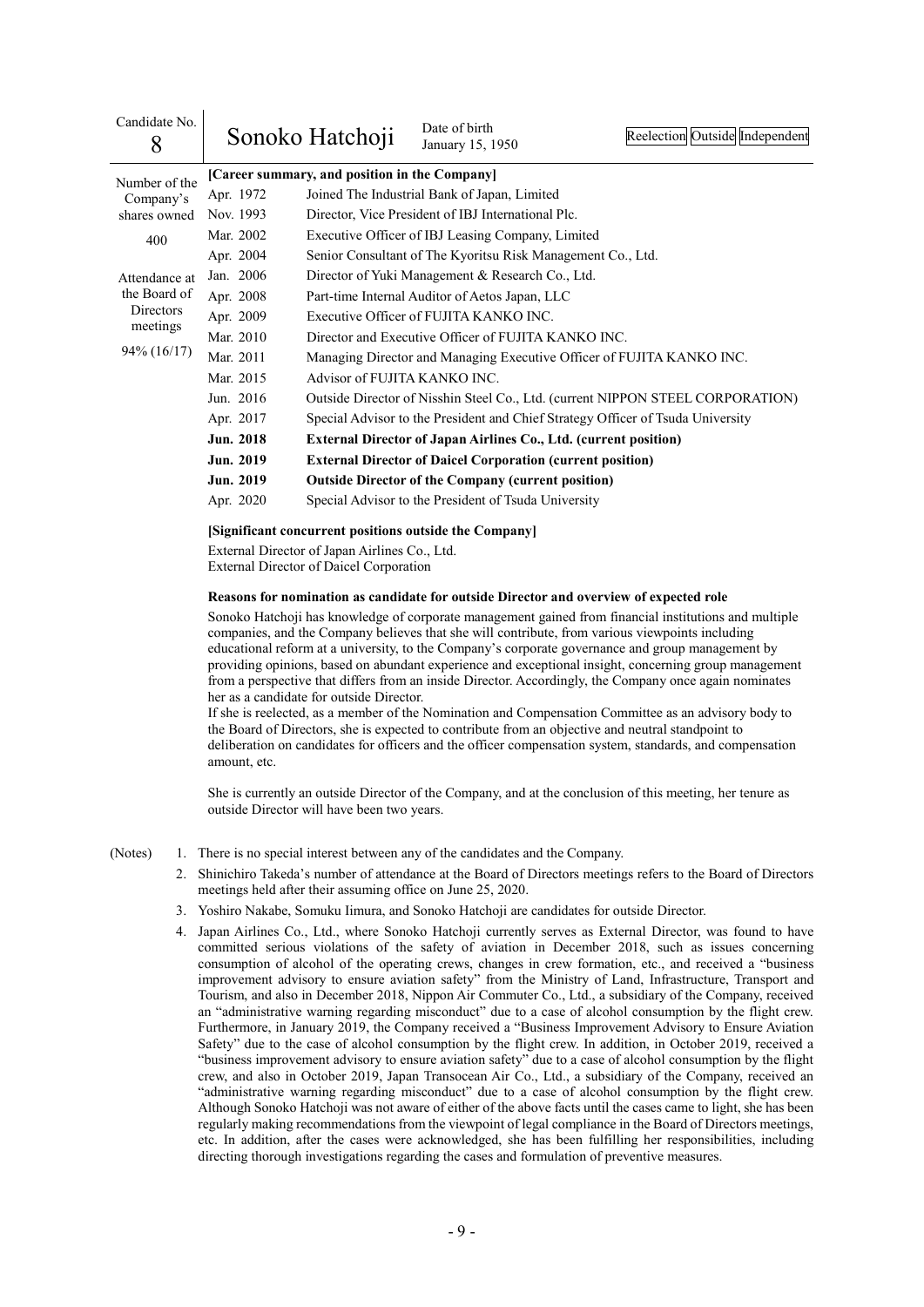5. Yoshiro Nakabe, Somuku Iimura and Sonoko Hatchoji satisfy the requirements of the "Criteria for Independence of Outside Director and Outside Audit & Supervisory Board Member" established by the Company, and the Company appointed Yoshiro Nakabe, Somuku Iimura and Sonoko Hatchoji as independent officers provided for under the provisions of the Tokyo Stock Exchange and registered them as such with that exchange.

The "Criteria for Independence of Outside Director and Outside Audit & Supervisory Board Member" established by the Company is presented on page 13.

- 6. Pursuant to Article 427, paragraph 1 of the Companies Act, the Company has entered into an agreement with Yoshiro Nakabe, Somuku Iimura and Sonoko Hatchoji to limit their liability for damages under Article 423, paragraph 1 of the Companies Act. The maximum amount of liability for damages under this agreement is the minimum liability amount provided for under laws and regulations. If Yoshiro Nakabe, Somuku Iimura and Sonoko Hatchoji are reelected and assume office as outside Directors, said agreement will continue to be in effect.
- 7. Pursuant to Article 430-3, paragraph 1 of the Companies Act, the Company has concluded a directors and officers liability insurance policy with an insurance company that covers any damages arising from liabilities borne by the insured, including Directors, in the course of execution of their duties, or any damage arising from claims for such liabilities pursued against them. If the Director candidates are reelected and assume office, they will be included as insured persons under the policy. Furthermore, the Company intends to renew the policy with the same details at the next renewal time.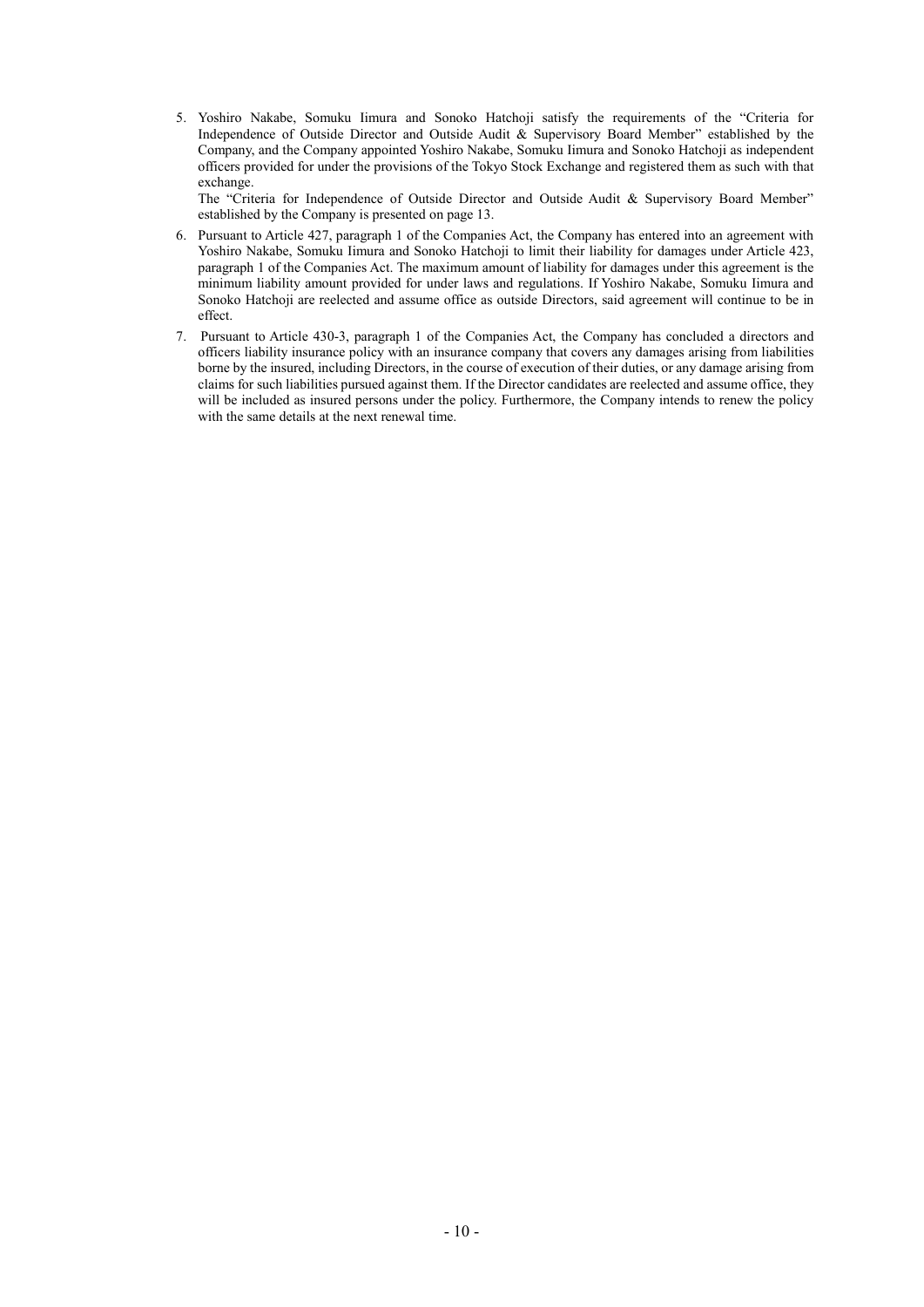# **Proposal No. 3:** Election of Two Audit & Supervisory Board Members

The terms of office of Audit & Supervisory Board Member Takeshi Iwabuchi and Yoshito Kaneyama will expire at the conclusion of this meeting.

Therefore, the Company proposes the election of two Audit & Supervisory Board Members.

The candidates for Audit & Supervisory Board Member are as follows.

The consent of the Audit & Supervisory Board has been obtained for the submission of this proposal.

| Candidate No.                                                  |                                                                                                                                                                   | Yoshito Kaneyama                                                                                  | Date of birth<br>August 16, 1959                                                                                                                                                                                        | Reelection Outside Independent |  |  |
|----------------------------------------------------------------|-------------------------------------------------------------------------------------------------------------------------------------------------------------------|---------------------------------------------------------------------------------------------------|-------------------------------------------------------------------------------------------------------------------------------------------------------------------------------------------------------------------------|--------------------------------|--|--|
| [Career summary, and position in the Company]<br>Number of the |                                                                                                                                                                   |                                                                                                   |                                                                                                                                                                                                                         |                                |  |  |
| Company's                                                      | Oct. 1983                                                                                                                                                         |                                                                                                   | Joined Aoyama Audit Corporation (current Pricewaterhouse Coopers Aarata LLC)                                                                                                                                            |                                |  |  |
| shares owned                                                   | Mar. 1987                                                                                                                                                         |                                                                                                   | Registered as a certified public accountant                                                                                                                                                                             |                                |  |  |
| $\theta$                                                       | Aug. 1995                                                                                                                                                         | <b>Opened Kaneyama &amp; Associates Certified Public Accountant Office (current)</b><br>position) |                                                                                                                                                                                                                         |                                |  |  |
| Attendance at                                                  | Jun. 2013                                                                                                                                                         |                                                                                                   | Outside Audit & Supervisory Board Member of Maruha Nichiro Holdings, Inc.                                                                                                                                               |                                |  |  |
| the Board of                                                   | Apr. 2014                                                                                                                                                         |                                                                                                   | Outside Audit & Supervisory Board Member of the Company (current position)                                                                                                                                              |                                |  |  |
| Directors<br>meetings                                          | Reasons for nomination as candidate for outside Audit & Supervisory Board Member                                                                                  |                                                                                                   |                                                                                                                                                                                                                         |                                |  |  |
| $100\% (17/17)$                                                |                                                                                                                                                                   |                                                                                                   | Yoshito Kaneyama has expertise in finance and accounting as a certified public accountant. Based on this,<br>the Company believes that he is capable of properly executing the duties of an outside Audit & Supervisory |                                |  |  |
| Attendance at                                                  |                                                                                                                                                                   |                                                                                                   | Board Member and, accordingly, once again nominates him as a candidate for outside Audit & Supervisory                                                                                                                  |                                |  |  |
| the Audit $\&$                                                 | Board Member.                                                                                                                                                     |                                                                                                   |                                                                                                                                                                                                                         |                                |  |  |
| Supervisory                                                    | He is currently an outside Audit & Supervisory Board Member of the Company, and at the conclusion of                                                              |                                                                                                   |                                                                                                                                                                                                                         |                                |  |  |
| Board<br>meetings                                              | this meeting, his tenure as an officer since becoming an outside Audit & Supervisory Board Member of<br>Maruha Nichiro Holdings, Inc. will have been eight years. |                                                                                                   |                                                                                                                                                                                                                         |                                |  |  |
| $100\% (7/7)$                                                  |                                                                                                                                                                   |                                                                                                   |                                                                                                                                                                                                                         |                                |  |  |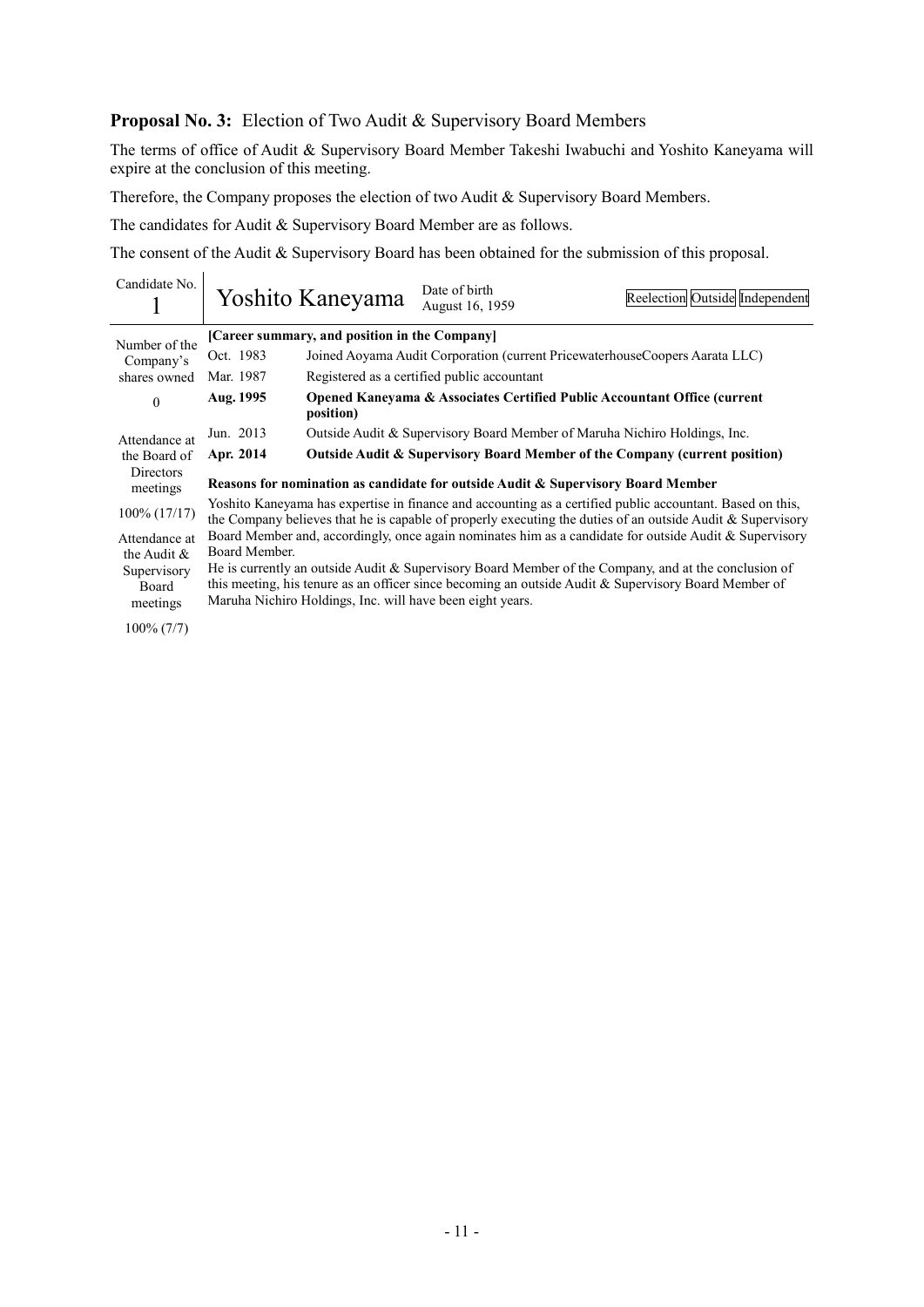| Candidate No.<br>2                                                                                               |                                                                                       | Katsue Okuda                                                                                          | Date of birth<br>December 28, 1963                                                      | New election Outside Independent                                                      |  |  |  |
|------------------------------------------------------------------------------------------------------------------|---------------------------------------------------------------------------------------|-------------------------------------------------------------------------------------------------------|-----------------------------------------------------------------------------------------|---------------------------------------------------------------------------------------|--|--|--|
| Number of the                                                                                                    | [Career summary, and position in the Company]                                         |                                                                                                       |                                                                                         |                                                                                       |  |  |  |
| Company's                                                                                                        | Apr. 1986                                                                             |                                                                                                       | Joined The Mitsubishi Trust and Banking Corporation                                     |                                                                                       |  |  |  |
| shares owned                                                                                                     | Sept. 1997                                                                            |                                                                                                       | Joined Ogata Appraisal Corporation                                                      |                                                                                       |  |  |  |
| $\theta$                                                                                                         | <b>Nov. 2000</b>                                                                      |                                                                                                       | Director of Ogata Appraisal Corporation (current position)                              |                                                                                       |  |  |  |
|                                                                                                                  | Apr. 2006                                                                             |                                                                                                       | <b>Member of Tokyo District Court's civil conciliation committee (current position)</b> |                                                                                       |  |  |  |
| Lecturer in Meiji University Graduate School of Global Business (current position)<br>Apr. 2009<br>Attendance at |                                                                                       |                                                                                                       |                                                                                         |                                                                                       |  |  |  |
| the Board of<br><b>Directors</b>                                                                                 | <b>Nov. 2012</b>                                                                      | <b>Outside member of Investment Committee of AEON Reit Management Co., Ltd.</b><br>(current position) |                                                                                         |                                                                                       |  |  |  |
| meetings                                                                                                         | Jun. 2013                                                                             |                                                                                                       | Managing Director of Japan Association of Real Estate Appraisers                        |                                                                                       |  |  |  |
|                                                                                                                  | May 2015                                                                              |                                                                                                       | Executive Director of Japan Senior Living Investment Corporation                        |                                                                                       |  |  |  |
| Attendance at                                                                                                    | <b>Nov. 2017</b>                                                                      |                                                                                                       |                                                                                         | Representative Director of Kudan Ogata Holdings Corporation (current position)        |  |  |  |
| the Audit $\&$<br><b>Mar. 2018</b><br>Supervisory<br>position)                                                   |                                                                                       |                                                                                                       |                                                                                         | <b>Executive Director of Kenedix Residential Next Investment Corporation (current</b> |  |  |  |
| Board                                                                                                            | <b>Jun. 2018</b>                                                                      |                                                                                                       | <b>Outside Corporate Auditor of CERESPO CO., LTD. (current position)</b>                |                                                                                       |  |  |  |
| meetings                                                                                                         | <b>Jul. 2018</b>                                                                      |                                                                                                       |                                                                                         | Representative Director of Kudan Urban Appraisal Co., Ltd. (current position)         |  |  |  |
|                                                                                                                  | Vice Chairman of Tokyo Civil Conciliation Association (current position)<br>Apr. 2021 |                                                                                                       |                                                                                         |                                                                                       |  |  |  |

**Reasons for nomination as candidate for outside Audit & Supervisory Board Member** 

Katsue Okuda has abundant experience and extensive insight acquired mainly through her work in real estate appraisal, and she also has corporate management knowledge cultivated at multiple companies. As such, the Company believes her to be capable of properly executing the duties of an outside Audit & Supervisory Board Member and, accordingly, nominates her as a candidate for outside Audit & Supervisory Board Member.

(Notes) 1. There is no special interest between any of the candidates and the Company.

- 2. Yoshito Kaneyama and Katsue Okuda are candidates for outside Audit & Supervisory Board Member
- 3. Yoshito Kaneyama satisfies the requirements of the "Criteria for Independence of Outside Director and Outside Audit & Supervisory Board Member" established by the Company, and the Company appointed Yoshito Kaneyama as an independent officer provided for under the provisions of the Tokyo Stock Exchange and registered him as such with that exchange. Katsue Okuda satisfies the requirements of the "Criteria for Independence of Outside Director and Outside Audit & Supervisory Board Member" established by the Company, Therefore, if she is elected and assumes office as an outside Audit & Supervisory Board Member, the Company intends to appoint her as an independent officer provided for under the provisions of the Tokyo Stock Exchange and register her as such with that exchange. The "Criteria for Independence of Outside Director and Outside Audit & Supervisory Board Member" established by the Company is presented on page 13.
- 4. Pursuant to Article 427, paragraph 1 of the Companies Act, the Company has entered into an agreement with Yoshito Kaneyama to limit his liability for damages under Article 423, paragraph 1 of the Companies Act. The maximum amount of liability for damages under this agreement is the minimum liability amount provided for under laws and regulations. If Yoshito Kaneyama is reelected and assumes office as outside Audit & Supervisory Board Member, said agreement will continue to be in effect. If Katsue Okuda is elected and assumes office as an outside Audit & Supervisory Board Member, the Company intends to enter into an agreement same as above with her to limit her liability for damages. The maximum amount of liability for damages under this agreement will be the minimum liability amount provided for under laws and regulations.
- 5. Pursuant to Article 430-3, paragraph 1 of the Companies Act, the Company has concluded a directors and officers liability insurance policy with an insurance company that covers any damages arising from liabilities borne by the insured, including Audit & Supervisory Board Members, in the course of execution of their duties, or damages arising from claims for such liabilities pursued against them. If the Audit & Supervisory Board Member candidates are elected or reelected and assume office, they will be included as insured persons under the policy. Furthermore, the Company intends to renew the policy with the same details at the next renewal time.